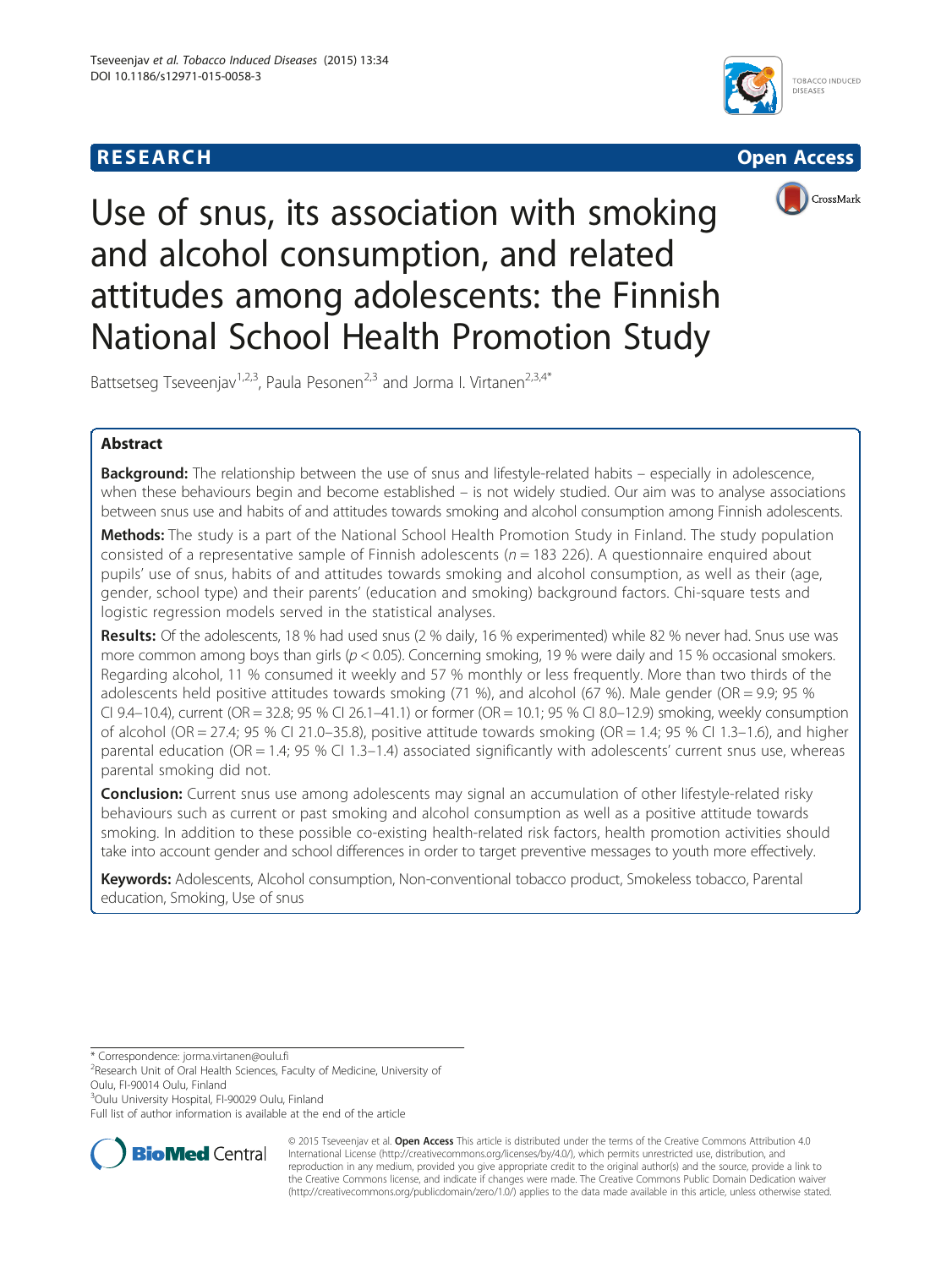## Background

Although the prevalence of cigarette smoking among adults has declined in recent years in many industrialised countries in Northern and Western Europe [[1\]](#page-8-0), the use of a diversity of non-conventional tobacco products has become commonplace and increased in many countries such as Sweden [\[2\]](#page-8-0), Norway [[3, 4\]](#page-8-0), and Finland [\[5](#page-8-0), [6](#page-8-0)] in recent decades.

The current literature seems to reveal some controversy about whether smokeless tobacco use is a gateway to cigarette smoking; some studies conclude that smokeless tobacco use does not associate with subsequent smoking [[7](#page-8-0)–[9](#page-8-0)], whereas others suggest that it does [\[10](#page-8-0)–[13\]](#page-8-0).

There is, however, scientific consensus that the cancer risk for non-conventional tobacco use is lower than for smokers, but higher than for non-smokers [\[14\]](#page-8-0). In addition, to nicotine addiction [[15\]](#page-8-0), for example, snus use causes easily detectable oral soft tissue lesions [\[16\]](#page-8-0), and smokeless tobacco generally raises the risk for several diseases [[14](#page-8-0), [17](#page-8-0)–[19](#page-8-0)].

In Finland, snus use among youth is increasing despite a European Union (EU) ban on the sale of snus since Finland joined the EU in 1995 [[5\]](#page-8-0). The most commonly used type is Swedish snus which is used either alone or along with cigarette smoking (dual use) [\[15](#page-8-0)]. Such use is more common among boys than girls, with daily use ranging from 12 to 18 % among boys [[16\]](#page-8-0) and 2 % among girls [[5\]](#page-8-0).

Social, lifestyle and health profiles of exclusive snus users are reportedly less favourable than those of nonusers, but more advantageous than those of exclusive smokers among adults [[20\]](#page-8-0). Among adolescent boys in Sweden, the snus use indicates drug- and risk-seeking lifestyle [\[21\]](#page-8-0). Finnish young men show a clear association between the use of snus and team sports [[22](#page-8-0)]. Daily smoking among adolescents is known to negatively associate with socio-educational backgrounds, but little is known about such associations for snus. Snus use may indicate low educational ambitions and less affluent self-reported family economy [[23](#page-8-0)]; however it seems to deviate from how smoking is distributed across social strata [\[3](#page-8-0)].

Most lifestyle-related behaviours, especially the use of snus and smoking habits, begin and become established in adolescence [[24](#page-8-0), [25](#page-8-0)]. Our general aim was to investigate the relationship between snus use and other lifestyle-related behaviours and attitudes among adolescents. A specific aim was to associate Finnish adolescents' snus use with their habits of and attitudes towards cigarette smoking and alcohol consumption, taking into account their parental background such as education and smoking habits. Our working hypothesis was that snus use among adolescents is related to their smoking and alcohol consumption as well as to their attitudes towards these habits, and hence the accumulation of lifestyle-related risky behaviours.

## **Methods**

## Study subjects

The School Health Promotion Study has taken place systematically since the year 2000 in an effort to monitor the health and wellbeing of Finnish 14- to 20-year-old adolescents and to strengthen the planning and evaluation of oral health promotion activities at the school, municipal and national levels [\[26\]](#page-8-0). The nationwide study takes place every second year and surveys adolescents' living conditions, school experiences, and health as well as their health-related behaviours. The present crosssectional study is a part of the National School Health Promotion Study and was conducted in 2010–2011. The Ethics Committee of the National Institute for Health and Welfare, Finland, approved the study.

The study population consisted of a representative sample of Finnish adolescents from three different school types: 8<sup>th</sup> and 9<sup>th</sup> grade pupils from comprehensive school and 1<sup>st</sup> and 2nd year students from upper secondary and vocational schools. Altogether, 192 414 adolescents anonymously replied to the questionnaire. The study reached 80 % of comprehensive and 73 % of upper secondary school adolescents (it was not possible to calculate the percentage for vocational school). For this study, the selection of adolescents between 13 and 19 years of age yielded a sample of 183 226.

## **Questionnaire**

An anonymous, classroom-administered questionnaire served to gather the data. The survey was confidential, and participation was voluntary. The most recent version of questionnaire in English is available on the internet pages of the survey [\[26](#page-8-0)]. [\(http://www.thl.fi/attachments/](http://www.thl.fi/attachments/kouluterveyskysely/SHP_questionnaire_2013.pdf) [kouluterveyskysely/SHP\\_questionnaire\\_2013.pdf](http://www.thl.fi/attachments/kouluterveyskysely/SHP_questionnaire_2013.pdf) ).

The questionnaire queried adolescents about their background information, snus use, smoking habits and alcohol consumption as well as their parents'smoking habits using a Likert scale.

The question "Do you use snus?" asked adolescents to rate their snus use on a four-point Likert scale: not at all, once, sometimes, or daily.

The question "Which of following alternatives best describes your current smoking habits?" enquired about smoking, with the following answer alternatives: daily, once or more weekly, less than once a week, not currently, or not at all.

The question "How often do you use alcohol, such a half-bottle of beer or more?" with the following answer alternatives: once a week or more, twice monthly, once a month, less than once a month, or not at all.

The question "Do you generally acquiesce if someone sometimes smokes?" enquired about adolescents' attitudes towards smoking, with three response categories: 1) Yes, I do; 2) No, I don't; and 3) I don't know. The question "Do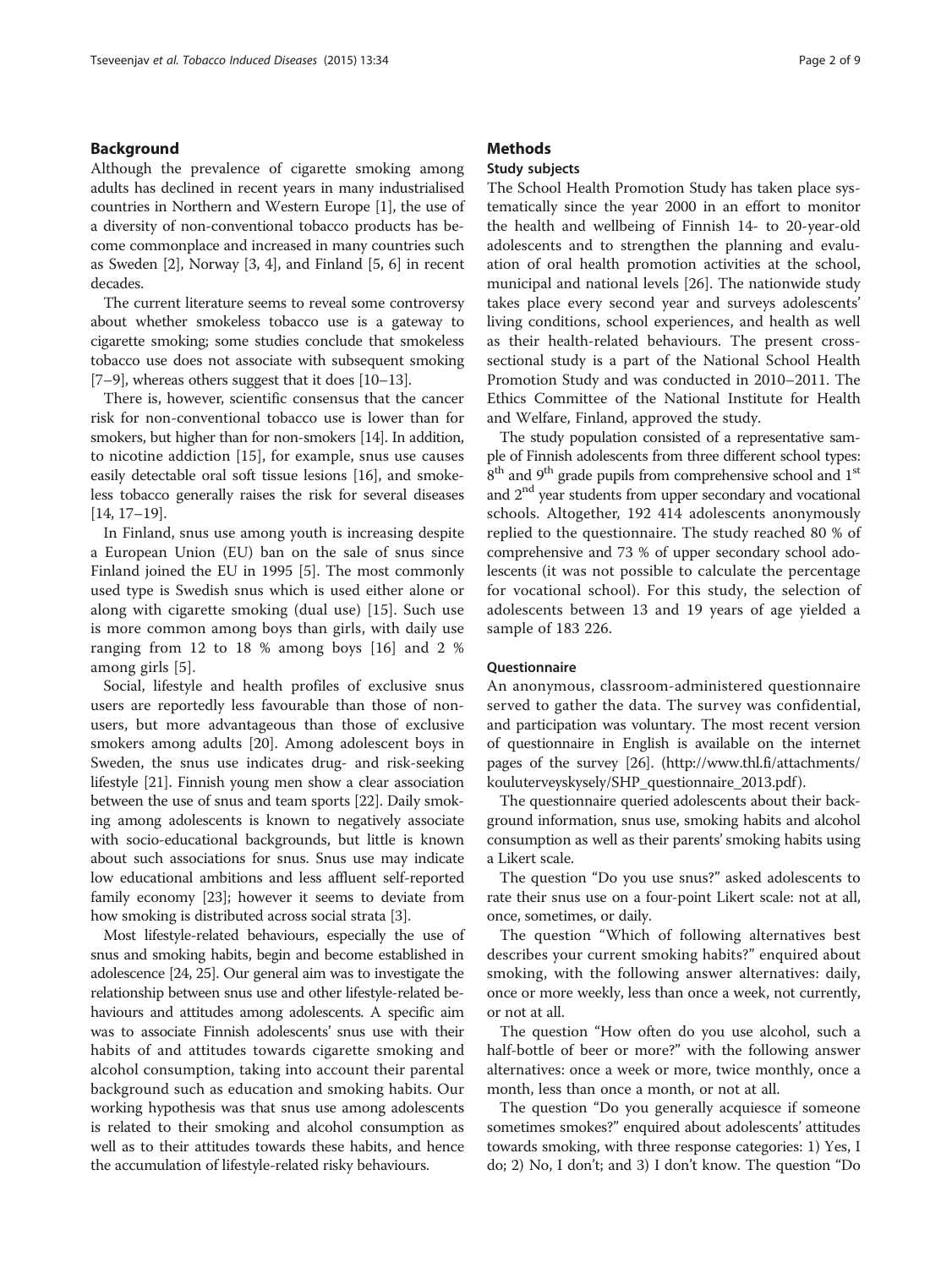you generally acquiesce if someone drinks a couple of shots of alcohol weekly?" enquired about adolescents' attitudes towards alcohol use, with the same response categories as in the previous question.

Adolescents' parental education and smoking habits was enquired separately for each parent, originally across four categories: primary school, secondary (upper or vocational training), secondary school and vocational degree, and university or polytechnics.

### Variable regrouping

For further analyses, we regrouped the original scales as follows: scales for the question on snus use was converted into three descriptive categories: current snus users (daily and occasional users), tried once, and not at all. In crosstabulations and logistic models, snus use served as a binary variable (current snus use vs. never tried or once). Those who tried snus, but did not use it daily, fell under the category of snus experimenters. We reclassified smoking frequency into three categories: current smokers (those who smoked daily, once or more weekly, or less than once weekly), not currently smoking, and not at all. We regrouped alcohol consumption into four categories: weekly, monthly, less than monthly, and not at all. We also dichotomised attitude variables for smoking and alcohol, as follows: positive attitude ("Yes, I do") vs. else ("No, I don't" or "I don't know"). Further, we created and coded a parental smoking variable as "yes" if one of the parents was a current smoker. For parental education level, we created and coded a new variable as follows: "higher", if at least one of the parents had completed a vocational, university or polytechnics degree, vs. else.

### Background information

The adolescents' age, gender and school type served as background variables. Their mean age by school type was 15.4 (SD = 0.6) for CS ( $n = 99\,597$ ), 17.3 (SD = 0.6) for USS ( $n = 46$  644) and 17.4 (SD = 0.7) for VS ( $n = 36$ 985) adolescents; 50 % were boys.

#### Statistical analyses

The statistical significance of the differences in frequencies was determined with the chi-square test at a significance level of  $p < 0.05$ . Because of gender differences in snus use, all analyses were run separately by gender. Multivariate logistic regression models were served to associate snus use with an adolescent's gender, school type, smoking and alcohol consumption as well as attitudes towards these habits, in addition to parental education and parental smoking. The outcome of the dependent variable was "current use of snus". All explanatory variables served as categorical variables. The reference groups of the explanatory variables were "girls" for gender, "comprehensive school" for school type, "not at all" for both smoking and

alcohol use, and "else" for attitude variables. Concerning parent-related variables, the reference groups were "current smoking" for parental smoking and "primary or secondary school" for parental education. Models were adjusted according to the adolescents' age and all statistically significant two-way interaction terms.

## Results

Table [1](#page-3-0) shows the adolescents' snus use, smoking and alcohol consumption by school type. Snus use was more frequent among boys than girls ( $p < 0.001$ ). The prevalence of "tried snus once" among the girls (13 %) was as high as among the boys (12 %) in vocational schools. Of all the adolescents, 19 % smoked daily, and 15 %, occasionally (5 % weekly, 10 % less than weekly). Of the adolescents, 11 % consumed alcohol once or more weekly, 23 % twice monthly, 13 % once monthly and 21 % less than once monthly. Almost one third consume no alcohol at all.

Concerning attitudes towards smoking and alcohol consumption, more than two thirds of the adolescents accepted that people smoke occasionally (71 %) and that people drink a couple of shots per week (67 %) (Table [1](#page-3-0)). Their attitudes to both smoking and alcohol differed by gender and school type. More than one third (35 %) of the adolescents had at least one smoker parent. Adolescents in vocational school more often had at least one smoking parent. Almost two thirds of the adolescents in this study had at least one parent with a higher educational level.

Among both boys and girls, comprehensive school adolescents were more likely to be "not at all" snus users, whereas their vocational school counterparts were more likely to be "current" snus users ( $p < 0.001$ ).

Adolescents' "current snus use" related strongly to their smoking habits and attitudes towards smoking (Table [2](#page-4-0)). Current snus users tended to be current smokers and to have positive attitudes towards smoking, a finding that proved consistent across all school types and both genders.

Regarding the adolescents' snus use according their alcohol consumption and attitudes towards alcohol use, current snus users were more likely to consume alcohol weekly or monthly and to hold positive attitudes towards alcohol use (Table [3\)](#page-5-0), a finding that proved consistent across all school types and both genders.

Current snus-using adolescents were more likely to have at least one smoking parent, a finding that was consistent across all school types and both genders (Table [4](#page-6-0)). Concerning parental education, current snus-using boys were more likely to have at least one parent who achieved a higher educational level.

The multivariate logistic regression analyses, when adjusted for age and interaction terms, showed that current snus use was more common among boys  $(OR = 9.9)$  than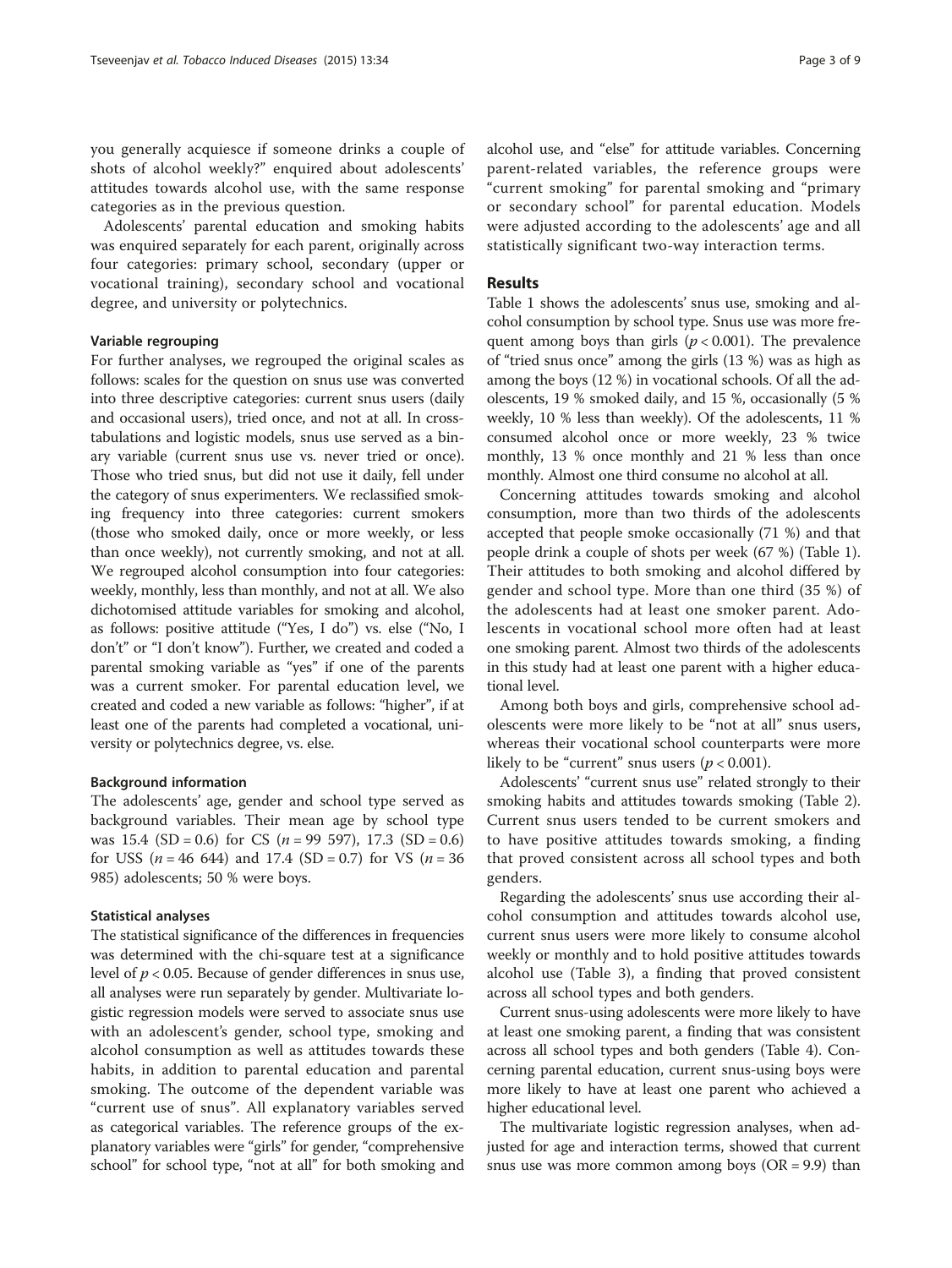<span id="page-3-0"></span>

|                                 | Comprehensive<br>$(n = 99,597)$ |                | Upp. secondary<br>$(n = 46,644)$ |         | Vocational<br>$(n = 36,985)$ |         | All            |                |                |
|---------------------------------|---------------------------------|----------------|----------------------------------|---------|------------------------------|---------|----------------|----------------|----------------|
|                                 |                                 |                |                                  |         |                              |         |                |                |                |
|                                 | Boys %                          | Girls %        | Boys %                           | Girls % | Boys %                       | Girls % | Boys %         | Girls %        | All %          |
| Snus use                        |                                 |                |                                  |         |                              |         |                |                |                |
| Daily                           | $\mathsf{3}$                    | <1             | 6                                | <1      | 5                            | <1      | $\overline{4}$ | <1             | $\overline{2}$ |
| Sometimes                       | 12                              | $\overline{2}$ | 14                               | 3       | 21                           | 4       | 12             | $\overline{2}$ | $\overline{7}$ |
| Tried once                      | 10                              | $\overline{7}$ | 10                               | 9       | 12                           | 13      | 10             | 8              | 9              |
| Not at all                      | 75                              | 91             | 70                               | 88      | 62                           | 83      | 74             | 90             | 82             |
| $p$ -value                      | < 0.001                         |                | < 0.001                          |         | < 0.001                      |         | < 0.001        |                |                |
| Smoking                         |                                 |                |                                  |         |                              |         |                |                |                |
| Daily                           | 16                              | 13             | 10                               | 11      | 40                           | 40      | 20             | 17             | 19             |
| Weekly                          | $\overline{4}$                  | 5              | 5                                | 5       | 5                            | 5       | 5              | 5              | 5              |
| Less than weekly                | $\overline{7}$                  | 10             | 12                               | 15      | $\overline{7}$               | 9       | 9              | 11             | 10             |
| Not currently                   | 15                              | 13             | 16                               | 15      | 15                           | 16      | 15             | 14             | 15             |
| Not at all                      | 58                              | 59             | 57                               | 54      | 33                           | 30      | 51             | 52             | 51             |
| $p$ -value                      | < 0.001                         |                | < 0.001                          |         | < 0.001                      |         | < 0.001        |                |                |
| Alcohol use                     |                                 |                |                                  |         |                              |         |                |                |                |
| Weekly or more                  | 8                               | 6              | 14                               | 9       | 25                           | 18      | 13             | 9              | 11             |
| Twice monthly                   | 16                              | 17             | 29                               | 30      | 31                           | 33      | 22             | 23             | 23             |
| Once monthly                    | 10                              | 12             | 14                               | 18      | 13                           | 15      | 12             | 14             | 13             |
| Less than monthly               | 22                              | 23             | 18                               | 21      | 15                           | 19      | 20             | 22             | 21             |
| Not at all                      | 44                              | 42             | 25                               | 22      | 16                           | 15      | 33             | 32             | 32             |
| $p$ -value                      | < 0.001                         |                | < 0.001                          |         | < 0.001                      |         |                | < 0.001        |                |
| Attitude towards smoking        |                                 |                |                                  |         |                              |         |                |                |                |
| Yes, I accept smoking           | 65                              | 65             | 74                               | 71      | 82                           | 84      | 71             | 70             | 71             |
| Else <sup>a</sup>               | 35                              | 35             | 26                               | 29      | 18                           | 16      | 29             | 30             | 29             |
| $p$ -value                      | 0.027                           |                | < 0.001                          |         | < 0.001                      |         | < 0.001        |                |                |
| Attitude towards alcohol use    |                                 |                |                                  |         |                              |         |                |                |                |
| Yes, I accept the use           | 70                              | 56             | 80                               | 63      | 78                           | 65      | 74             | 60             | 67             |
| ${\sf Else}^{\sf b}$            | 30                              | 44             | 20                               | 37      | 22                           | 35      | 26             | 40             | 33             |
| $p$ -value                      | < 0.001                         |                | < 0.001                          |         | < 0.001                      |         | < 0.001        |                |                |
| Parental smoking                |                                 |                |                                  |         |                              |         |                |                |                |
| Yes <sup>a</sup>                | 35                              | 37             | 24                               | 28      | 43                           | 48      | 35             | 36             | 35             |
| No                              | 65                              | 63             | 76                               | $72\,$  | 57                           | 52      | 65             | 64             | 65             |
| $p$ -value                      | < 0.001                         |                | < 0.001                          |         | < 0.001                      |         | < 0.001        |                |                |
| Parental education <sup>c</sup> |                                 |                |                                  |         |                              |         |                |                |                |
| Primary or secondary            | 59                              | 63             | 46                               | 52      | 74                           | 80      | 60             | 63             | 61             |
| Higher education                | 41                              | 37             | 54                               | 48      | 26                           | 20      | 40             | 37             | 39             |
| $p$ -value                      | < 0.001                         |                | < 0.001                          |         | < 0.001                      |         | < 0.001        |                |                |

Adolescent-related variables: adolescents' snus use, smoking and alcohol consumption as well as attitudes towards smoking and alcohol; parent-related variables: parental smoking and education; School type: CS comprehensive school, USS upper secondary school, VS vocational school; Statistical evaluation was done by chi-square test

<sup>a</sup>At least one of the parents smoked

belse: answer included options: I don't accept or I don't know<br>Sthe bighest educational level at least one of the parents con-

The highest educational level at least one of the parents completed (Primary or secondary level included CS, USS, VS; Higher level included: vocational degree or university or polytechnics)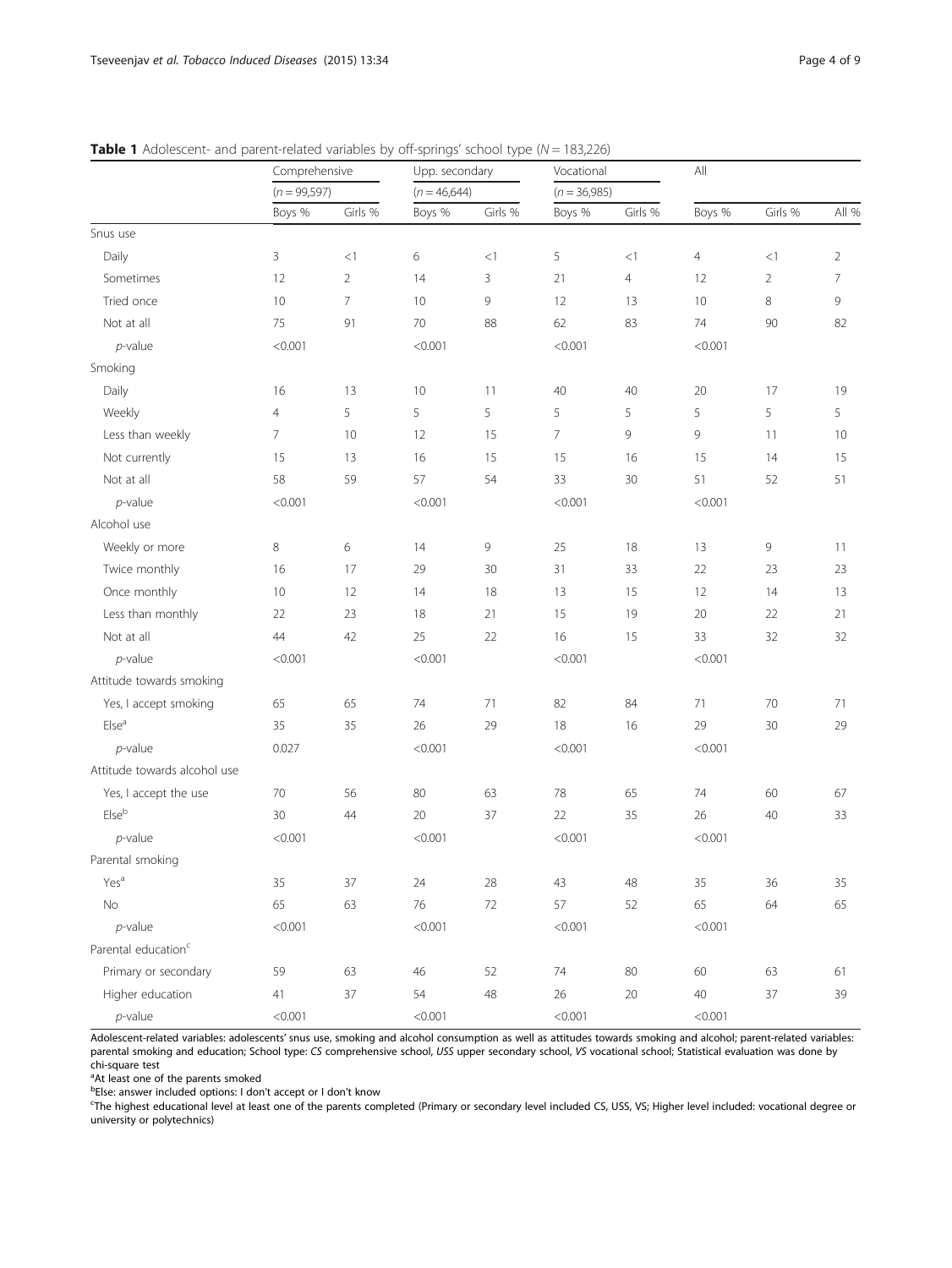|                                    | Smoking (%)    |               |                |            | Attitudes towards smoking (%) |      |            |
|------------------------------------|----------------|---------------|----------------|------------|-------------------------------|------|------------|
|                                    | Current smoker | Not currently | Not at all     | $p$ -value | Yes, I accept the use         | Else | $p$ -value |
| Comprehensive ( $n = 99,597$ )     |                |               |                |            |                               |      |            |
| Boys (all)                         | 27             | 15            | 58             |            | 65                            | 35   |            |
| Current snus user                  | 71             | 18            | 11             | < 0.001    | 88                            | 12   | < 0.001    |
| Never tried or once                | 20             | 14            | 66             |            | 61                            | 39   |            |
| Girls (all)                        | 28             | 13            | 59             |            | 65                            | 35   |            |
| Current snus user                  | 88             | 9             | 3              | < 0.001    | 96                            | 4    | < 0.001    |
| Never tried or once                | 27             | 13            | 60             |            | 64                            | 36   |            |
| Upper secondary ( $n = 46,644$ )   |                |               |                |            |                               |      |            |
| Boys (all)                         | 28             | 16            | 56             |            | 74                            | 26   |            |
| Current snus user                  | 65             | 22            | 13             | < 0.001    | 90                            | 10   | < 0.001    |
| Never tried or once                | 18             | 15            | 67             |            | 70                            | 30   |            |
| Girls (all)                        | 31             | 15            | 54             |            | 71                            | 29   |            |
| Current snus user                  | 75             | 17            | 8              | < 0.001    | 92                            | 8    | < 0.001    |
| Never tried or once                | 30             | 15            | 55             |            | 71                            | 29   |            |
| Vocational school ( $n = 36,985$ ) |                |               |                |            |                               |      |            |
| Boys (all)                         | 51             | 15            | 34             |            | 82                            | 18   |            |
| Current snus user                  | 79             | 14            | $\overline{7}$ | < 0.001    | 92                            | 8    | < 0.001    |
| Never tried or once                | 42             | 15            | 43             |            | 79                            | 21   |            |
| Girls (all)                        | 54             | 16            | 30             |            | 84                            | 16   |            |
| Current snus user                  | 89             | 9             | $\overline{2}$ | < 0.001    | 96                            | 4    | < 0.001    |
| Never tried or once                | 53             | 16            | 31             |            | 84                            | 16   |            |

<span id="page-4-0"></span>**Table 2** Adolescents' snus use by their smoking and attitudes towards smoking  $(N = 183, 226)$ 

Comparisons in each school type, by gender; statistical evaluation was done by chi-square test

among girls, and among vocational school adolescents  $(OR = 1.4)$  than among their comprehensive school counterparts (Table [5\)](#page-7-0). Smoking frequency and alcohol consumption strongly associated with current snus use. Currently smoking adolescents were more likely to be current snus users than were those who did not smoke at all. Alcohol use associated with current snus use; adolescents who consumed alcohol were more likely to be current snus users than were those who consumed no alcohol at all. A positive attitude towards smoking associated with current snus use, but a positive attitude towards alcohol did not. These associations remained statistically significant even when logistic models were applied separately by school type. Of parent-related factors, higher parental education compared to a primary or secondary education level associated with current snus use among their offspring, an association which remained statistically significant across all school types.

## **Discussion**

Our study showed that current snus use associated independently with cigarette smoking and alcohol consumption among Finnish adolescents regardless of school type.

Adolescents' current snus use also associated consistently with a positive attitude towards smoking, but not with a positive attitude towards alcohol. These associations support our working hypotheses that lifestyle-related risky behaviours accumulate among youth.

The accumulation or co-existence of these risky behaviours in our study is in line with earlier findings, suggesting that snus use also signals a drug- and risk-seeking lifestyle among adolescent boys [\[21\]](#page-8-0) and that the health profiles of snus users are less favourable than those of non-users [\[20](#page-8-0)]. Possible explanations for this phenomenon could be personality traits, depressive symptoms or other mental health problems [\[27, 28](#page-8-0)]. If the adolescents continue their snus or substance use they may have worse health outcomes in the future.

Strong association between snus use and smoking and alcohol consumption habits among our study subjects is in agreement with findings in Swedish [[29\]](#page-8-0), Norwegian [[4\]](#page-8-0), and American [\[30](#page-8-0)] studies among adolescents. However, due to the cross-sectional design of this study, it is not possible to determine the chronological sequence of health-related risky behaviours (i.e., which habits precede the others). It is worth mentioning that among our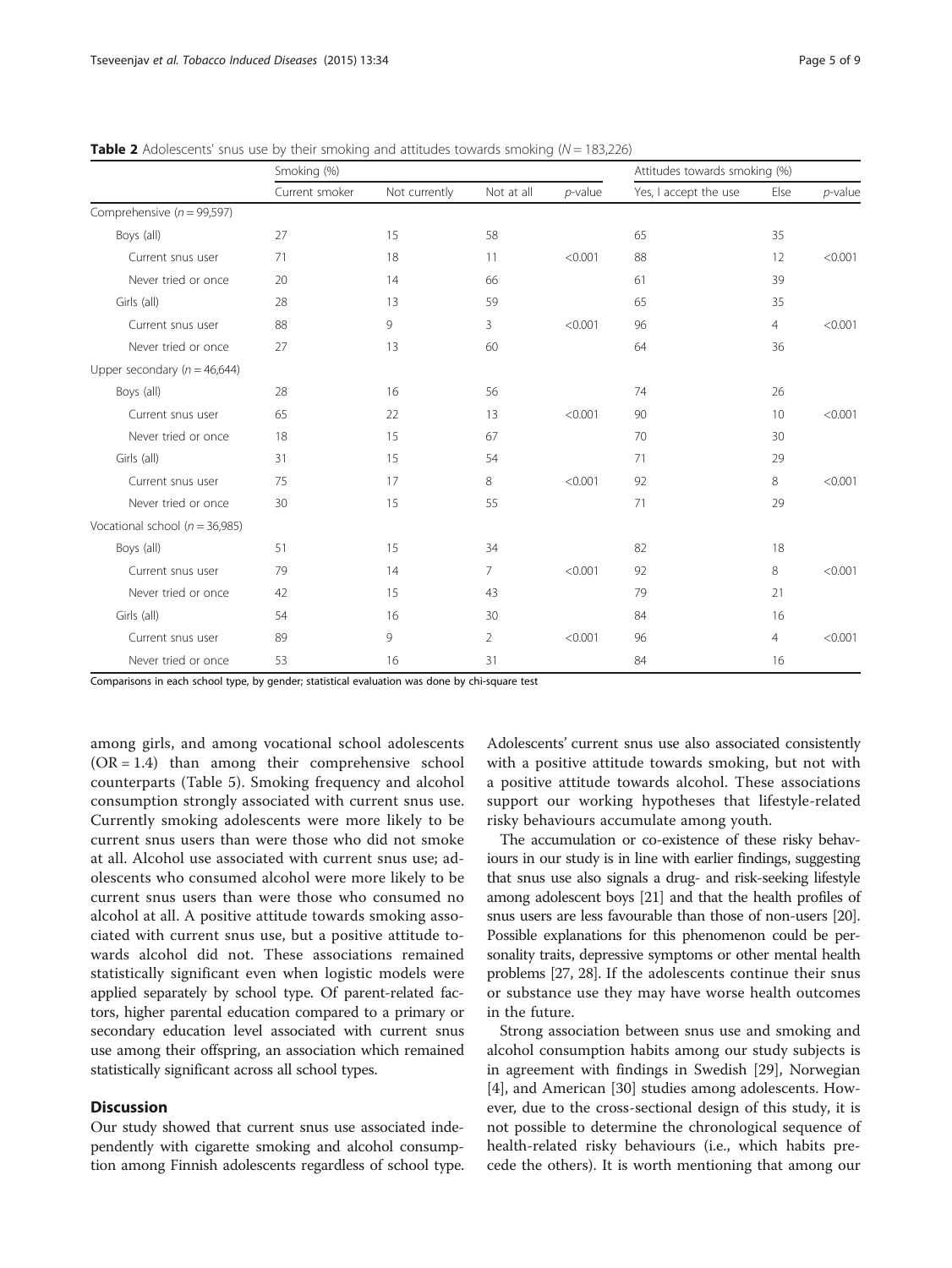|                                    | Alcohol consumption (%) |         | Attitudes towards alcohol use (%) |                       |            |                       |      |            |
|------------------------------------|-------------------------|---------|-----------------------------------|-----------------------|------------|-----------------------|------|------------|
|                                    | Weekly                  | Monthly | Less than monthly                 | Not at all            | $p$ -value | Yes, I accept the use | Else | $p$ -value |
| Comprehensive ( $n = 99,597$ )     |                         |         |                                   |                       |            |                       |      |            |
| Boys (all)                         | 8                       | 26      | 22                                | 44                    |            | 70                    | 30   |            |
| Current snus user                  | 24                      | 50      | 18                                | 8                     | < 0.001    | 76                    | 24   | < 0.001    |
| Never tried or once                | 5                       | 22      | 23                                | 50                    |            | 69                    | 31   |            |
| Girls (all)                        | 6                       | 29      | 23                                | 42                    |            | 56                    | 44   |            |
| Current snus user                  | 38                      | 50      | 10                                | $\mathbf{2}^{\prime}$ | < 0.001    | 73                    | 27   | < 0.001    |
| Never tried or once                | 5                       | 29      | 23                                | 43                    |            | 56                    | 44   |            |
| Upper secondary ( $n = 46,644$ )   |                         |         |                                   |                       |            |                       |      |            |
| Boys (all)                         | 14                      | 43      | 18                                | 25                    |            | 80                    | 20   |            |
| Current snus user                  | 31                      | 60      | 7                                 | 2                     | < 0.001    | 82                    | 18   | 0.003      |
| Never tried or once                | 10                      | 39      | 21                                | 30                    |            | 80                    | 20   |            |
| Girls (all)                        | 9                       | 48      | 21                                | 22                    |            | 63                    | 37   |            |
| Current snus user                  | 33                      | 59      | 7.                                | $\mathbf{1}$          | < 0.001    | 72                    | 28   | < 0.001    |
| Never tried or once                | 8                       | 47      | 22                                | 23                    |            | 62                    | 38   |            |
| Vocational school ( $n = 36,985$ ) |                         |         |                                   |                       |            |                       |      |            |
| Boys (all)                         | 25                      | 43      | 15                                | 16                    |            | 78                    | 22   |            |
| Current snus user                  | 41                      | 48      | $\overline{7}$                    | $\overline{4}$        | < 0.001    | 82                    | 18   | < 0.001    |
| Never tried or once                | 20                      | 42      | 18                                | 20                    |            | 77                    | 23   |            |
| Girls (all)                        | 18                      | 48      | 19                                | 15                    |            | 65                    | 35   |            |
| Current snus user                  | 40                      | 47      | 9                                 | 4                     | < 0.001    | 76                    | 24   | < 0.001    |
| Never tried or once                | 17                      | 49      | 19                                | 15                    |            | 64                    | 36   |            |

<span id="page-5-0"></span>**Table 3** Adolescents' snus use by their alcohol consumption and attitudes towards alcohol ( $N = 183,226$ )

Comparisons in each school type and by gender; Statistical evaluation was done by chi-square test

study subjects, the heavier the drinking habit, the higher the likelihood of being a current snus user. This finding is in line with a Swedish finding among 15- to 16-year-old Swedish adolescents that, compared to non- or minimal drinkers, heavy drinkers of alcohol were at higher risk for snus use [\[29\]](#page-8-0).

As in previous Finnish studies, in our study, dual use (snus use alongside cigarette smoking) was more common than exclusive use, independently of the adolescents' gender or school type [\[15, 16](#page-8-0)]. Proportion of current snus users who smoked among this study adolescents was as high as among  $9^{th}$  grade Stockholm boys [[29\]](#page-8-0).

Although Finland bans the sale of snus, the number of daily users and experimenters of snus indicates that youth easily obtain it. The main route seems to be from Sweden [\[31\]](#page-8-0), which is the exception country in the EU that is allowed to sell snus. In general, many countries permit the purchase or distribution of unregulated nonconventional tobacco products with no age restrictions [[6\]](#page-8-0). It is noteworthy that the prevalence of snus experimenters in our study was much higher than that of daily users, regardless of gender and school type. This suggests high youth awareness of snus and potential interest

in it; however the phenomenon seems different from that of smoking. Nevertheless, because of the possibility that youth may misinterpret "less harmful" as meaning "safe", messages promoting oral health should be clear and well-targeted. The International Agency for Research on Cancer [\[32\]](#page-8-0), the U.S. Surgeon General [[33](#page-8-0)], and the National Toxicology Program [[34](#page-8-0)] all classify smokeless tobacco products as a human carcinogen.

Surprisingly, adolescents in general held very positive attitude towards smoking and alcohol consumption independently of school type. Positive attitudes towards smoking and alcohol use associated strongly with current snus use in univariate analyses. Interestingly, however, in multivariate analyses, a positive attitude towards smoking remained a significant factor for current snus use, unlike a positive attitude towards alcohol consumption.

The use of snus, smoking and alcohol consumption among the adolescents differed by gender and their school types, with the boys and vocational school youth engaged in these lifestyle-related habits more often than the girls and their comprehensive and upper secondary school counterparts, respectively. Differences in snus use, smoking and alcohol consumption across school types seem stem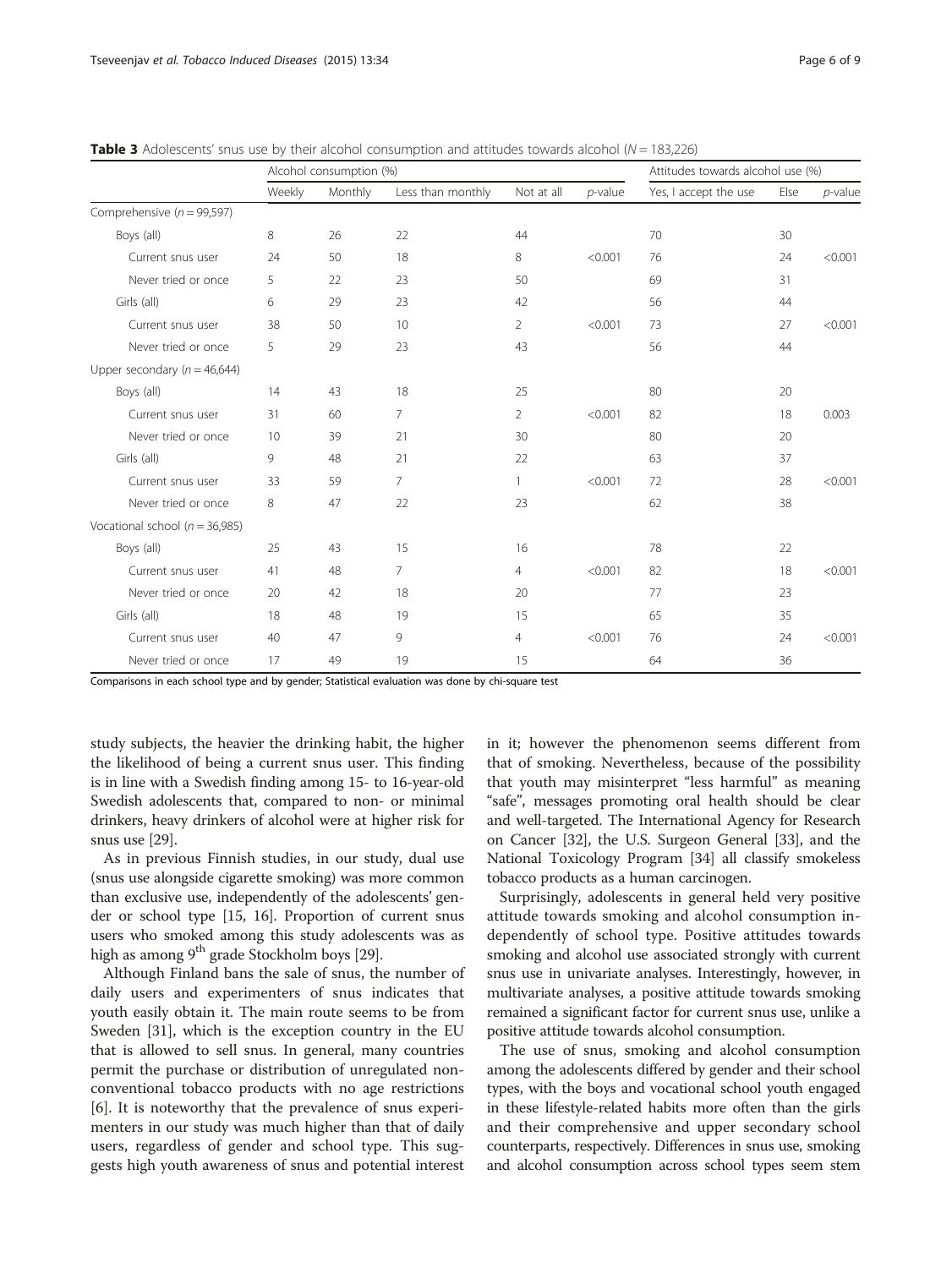|                                       | Parental smoking <sup>a</sup> (%) |    |            | Parental education <sup>b</sup> (%) |                          |            |  |
|---------------------------------------|-----------------------------------|----|------------|-------------------------------------|--------------------------|------------|--|
|                                       | yesb                              | no | $p$ -value | Primary or secondary school         | Higher educational level | $p$ -value |  |
| Comprehensive (CS) $(n = 99,597)$     |                                   |    |            |                                     |                          |            |  |
| Boys (all)                            | 35                                | 65 |            | 60                                  | 40                       |            |  |
| Current snus user                     | 44                                | 56 | < 0.001    | 57                                  | 43                       | < 0.001    |  |
| Never tried or once                   | 34                                | 66 |            | 60                                  | 40                       |            |  |
| Girls (all)                           | 37                                | 63 |            | 63                                  | 37                       |            |  |
| Current snus user                     | 55                                | 45 | < 0.001    | 62                                  | 38                       | 0.606      |  |
| Never tried or once                   | 36                                | 64 |            | 63                                  | 37                       |            |  |
| Upper secondary (USS) $(n = 46,644)$  |                                   |    |            |                                     |                          |            |  |
| Boys (all)                            | 24                                | 76 |            | 46                                  | 54                       |            |  |
| Current snus user                     | 27                                | 73 | < 0.001    | 39                                  | 61                       | < 0.001    |  |
| Never tried or once                   | 24                                | 76 |            | 47                                  | 53                       |            |  |
| Girls (all)                           | 28                                | 72 |            | 52                                  | 48                       |            |  |
| Current snus user                     | 34                                | 66 | < 0.001    | 50                                  | 50                       | 0.148      |  |
| Never tried or once                   | 28                                | 72 |            | 52                                  | 48                       |            |  |
| Vocational school (VS) $(n = 36,985)$ |                                   |    |            |                                     |                          |            |  |
| Boys (all)                            | 43                                | 57 |            | 75                                  | 25                       |            |  |
| Current snus user                     | 48                                | 52 | < 0.001    | 69                                  | 31                       | < 0.001    |  |
| Never tried or once                   | 41                                | 59 |            | 76                                  | 24                       |            |  |
| Girls (all)                           | 48                                | 52 | < 0.001    | 80                                  | 20                       |            |  |
| Current snus user                     | 57                                | 43 |            | 77                                  | 23                       | 0.016      |  |
| Never tried or once                   | 48                                | 52 |            | 80                                  | 20                       |            |  |

<span id="page-6-0"></span>**Table 4** Adolescents' snus use by parental smoking and education  $(N = 183, 226)$ 

Comparisons in each school type, by gender of adolescents

Statistical evaluation was done by chi-square test

<sup>a</sup>At least one of the parents smoked

<sup>b</sup>The highest educational level at least one of the parents achieved

(Primary or secondary level included CS, USS, VS; Higher level included: vocational degree or university or polytechnics)

partly from differences in age. The differences in snus use, smoking and alcohol consumption across gender and school type found in this study are in line with the findings of earlier studies reporting on these health risk-related habits among Finnish youth [\[5, 16, 31, 35\]](#page-8-0). In Norway, snus use was more common among those planning vocational training [[23](#page-8-0)]. Well-targeted public health initiatives should take into account gender- and school-based differences in adolescents' habits.

The univariate analyses of our study showed that adolescents currently using snus were more likely to have at least one smoker parent which supports earlier findings among Swedish youth of an association between adolescents' snus use and parental tobacco use [[36](#page-8-0)]. However, this association disappeared in the multivariate analyses, which included all other explanatory variables and used several interaction terms; the models were also adjusted for age. The results from the multivariate models are in line with those of a Norwegian study, which reported no link between adolescents' snus use and parental socioeconomic status [\[3](#page-8-0)]. Because our questionnaire did not assess parental snus use, further studies are needed to identify this association between among Finnish adolescents between parental snus use and that of their offspring.

Concerning parental educational background, against our expectations, the univariate analysis revealed that boys, but not girls, who were current snus users more often had one parent with a higher level of education. Further, when we included other explanatory variables, used several interaction terms and adjusted the models for age, all the multivariate analyses revealed that adolescents' current snus use consistently associated with higher parental education. Thus, our study suggests a different pattern from that of previous studies in which higher parental education was a protective factor, as in the use of ecigarettes [\[6](#page-8-0)]. Including parental education as one of the factors revealed small differences in socio-economic background between Norwegian adolescent non-smokers and snus users. Further, parental background factors played a more important role among the smokers than among the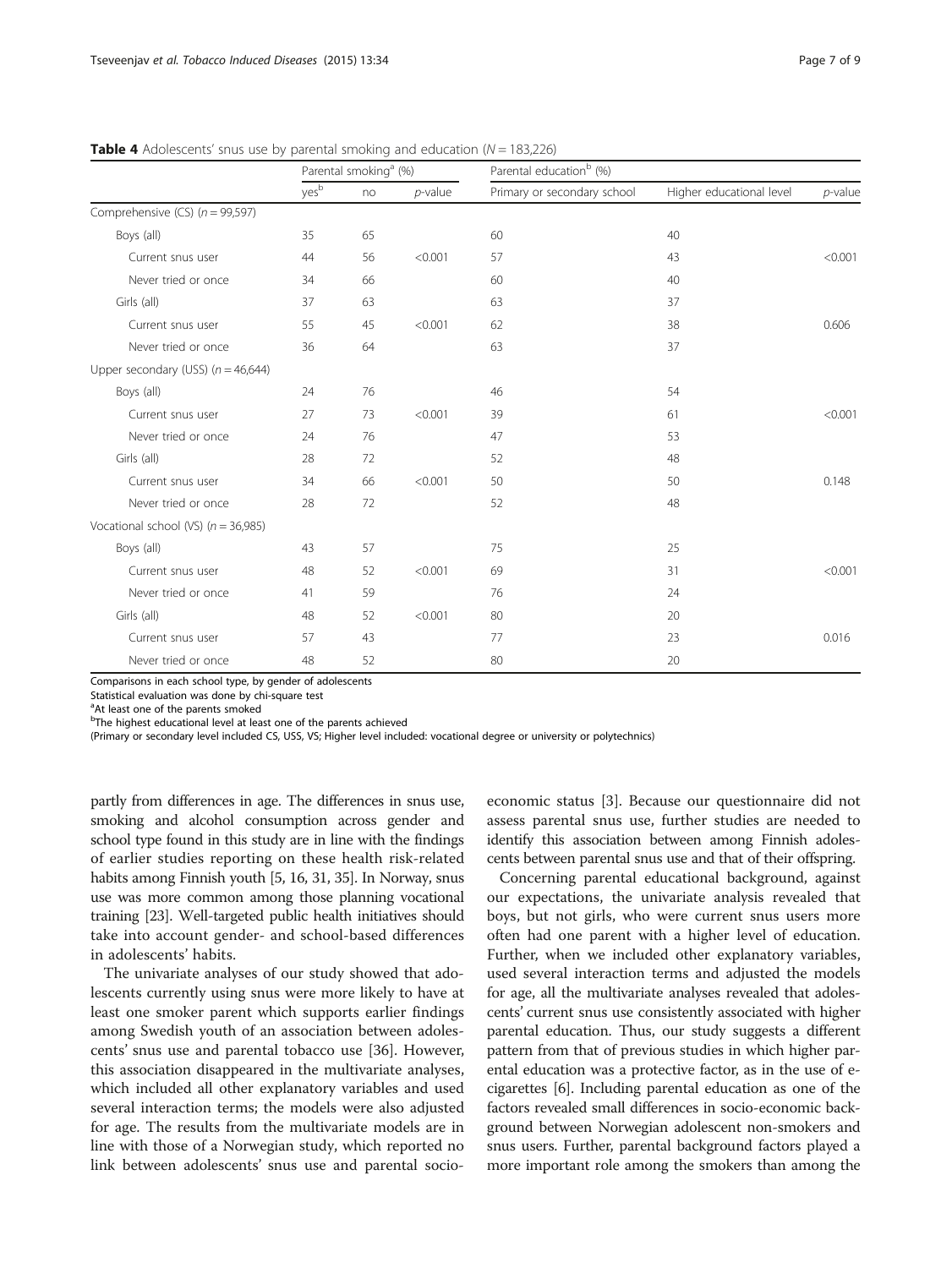|                                  | <sup>a</sup> All    | <sup>b</sup> Comprehensive | <sup>b</sup> Upper secondary | bVocational       |
|----------------------------------|---------------------|----------------------------|------------------------------|-------------------|
|                                  | $(N = 183,226)$     | $(N = 99,597)$             | $(N = 46,644)$               | $(N = 36,985)$    |
|                                  | OR (95 % CI)        | OR (95 % CI)               | OR (95 % CI)                 | OR (95 % CI)      |
| Gender                           |                     |                            |                              |                   |
| boys vs. girls                   | $9.9(9.4 - 10.4)$   | $10.3(9.6 - 11.0)$         | $11.1(10.1 - 12.1)$          | $8.4(7.7-9.2)$    |
| School type                      |                     |                            |                              |                   |
| USS vs. CS                       | $0.8(0.6-1.0)$      |                            |                              |                   |
| VS vs. CS                        | $1.4(1.1-1.8)$      |                            |                              |                   |
| Smoking                          |                     |                            |                              |                   |
| current smoker vs. not at all    | 32.8 (26.1-41.1)    | 29.2 (21.9-38.8)           | 50.7 (27.9-91.9)             | 39.3 (23.0-67.3)  |
| not currently vs. not at all     | $10.1 (8.0 - 12.9)$ | $8.9(6.5 - 11.7)$          | $13.7 (7.1 - 26.1)$          | 16.8 (9.5-29.9)   |
| Alcohol consumption              |                     |                            |                              |                   |
| weekly or more vs. not at all    | 27.4 (21.0-35.8)    | 21.5 (14.7-31.5)           | 21.3 (11.8-38.6)             | 16.4 (9.4-28.6)   |
| monthly vs. not at all           | 13.5 (11.0-16.6)    | $12.3(9.6 - 15.7)$         | 14.0 (8.6-23.0)              | $9.9(6.1 - 16.3)$ |
| less than monthly vs. not at all | $5.9(4.7 - 7.3)$    | $5.4(4.2 - 6.9)$           | $5.1(3.0 - 8.8)$             | $4.5(2.6 - 7.9)$  |
| Attitudes towards smoking        |                     |                            |                              |                   |
| positive vs. else                | $1.4(1.3-1.6)$      | $1.4(1.2-1.7)$             | $1.4(1.1-1.7)$               | $1.4(1.03-1.7)$   |
| Attitudes towards alcohol use    |                     |                            |                              |                   |
| positive vs. else                | $0.6(0.5-0.7)$      | $0.6(0.5 - 0.7)$           | $0.3(0.2 - 0.6)$             | $0.7(0.5-1.0)$    |
| Parental smoking <sup>c</sup>    |                     |                            |                              |                   |
| current smoker vs. else          | $1.0(0.98 - 1.1)$   | $1.02(0.96 - 1.1)$         | $0.99(0.91 - 1.1)$           | $1.1(0.98 - 1.1)$ |
| Parental education <sup>d</sup>  |                     |                            |                              |                   |
| higher vs. primary or secondary  | $1.4(1.3-1.4)$      | $1.4(1.3-1.5)$             | $1.3(1.2-1.4)$               | $1.4(1.3-1.5)$    |

<span id="page-7-0"></span>Table 5 Adolescents' current use of snus explained by adolescent- and parent-related factors

OR Adjusted odds ratios with 95 %, CI confidence intervals, School type: CS comprehensive school, US upper secondary school, VS vocational school <sup>a</sup> Logistic model adjusted by age and interaction terms; Interaction terms used for the models: school type\*smoking; school type\*alcohol consumption; smoking\*alcohol consumption; smoking\* attitude towards smoking; smoking\*attitude towards alcohol consumption; alcohol consumption\* attitude towards alcohol consumption

b Logistic models adjusted by age and interaction terms; Interaction terms used for the models: smoking\*alcohol consumption; smoking\* attitude towards smoking; smoking\*attitude towards alcohol consumption; alcohol consumption\* attitude towards alcohol consumption

<sup>c</sup>At least one of the parents smoked

<sup>d</sup>The highest educational level at least one of the parents achieved

(Primary or secondary level included CS, USS, VS; Higher level included vocational degree or university or polytechnics)

snus users [\[4](#page-8-0)]. These results may indicate that snus truly deviates from the distribution of smoking across social strata or that snus use begins at a much earlier stage in the social diffusion process [[3](#page-8-0)].

This national study, which included all school types, represents Finnish adolescents well. The anonymous survey was voluntary, and the high response rate in the comprehensive, upper secondary and vocational schools can be considered as strengths of this study. The results are therefore generalizable across the entire nation.

The cross-sectional design of this study limits the results to associations evident at specific point in time and precludes any conclusions regarding causality. However, since the School Health Survey takes place annually, it offers an opportunity for future analyses of times and trends.

As with all survey-type studies, when interpreting the results, researchers must bear in mind the limitations common to self-reported outcomes and their susceptibility to socially acceptable answering.

## **Conclusions**

In conclusion, adolescents' current snus use may signal an accumulation of other lifestyle-related risk factors such as current or past cigarette smoking and alcohol consumption on a regular basis as well as positive attitudes towards smoking. In addition to these co-existing health-related risk factors, health promotion activities should take into account differences across genders and schools in order to more effectively target preventive messages to protect youth.

## Abbreviations

CI: Confidence Interval; OR: Odds-Ratio.

#### Competing interests

The authors declare that they have no competing interests.

#### Authors' contributions

BT designed the study, drafted and wrote the manuscript. PP performed the statistical analysis and contributed to the revision. JV designed the study and revised the manuscript. All authors read and approved the final manuscript.